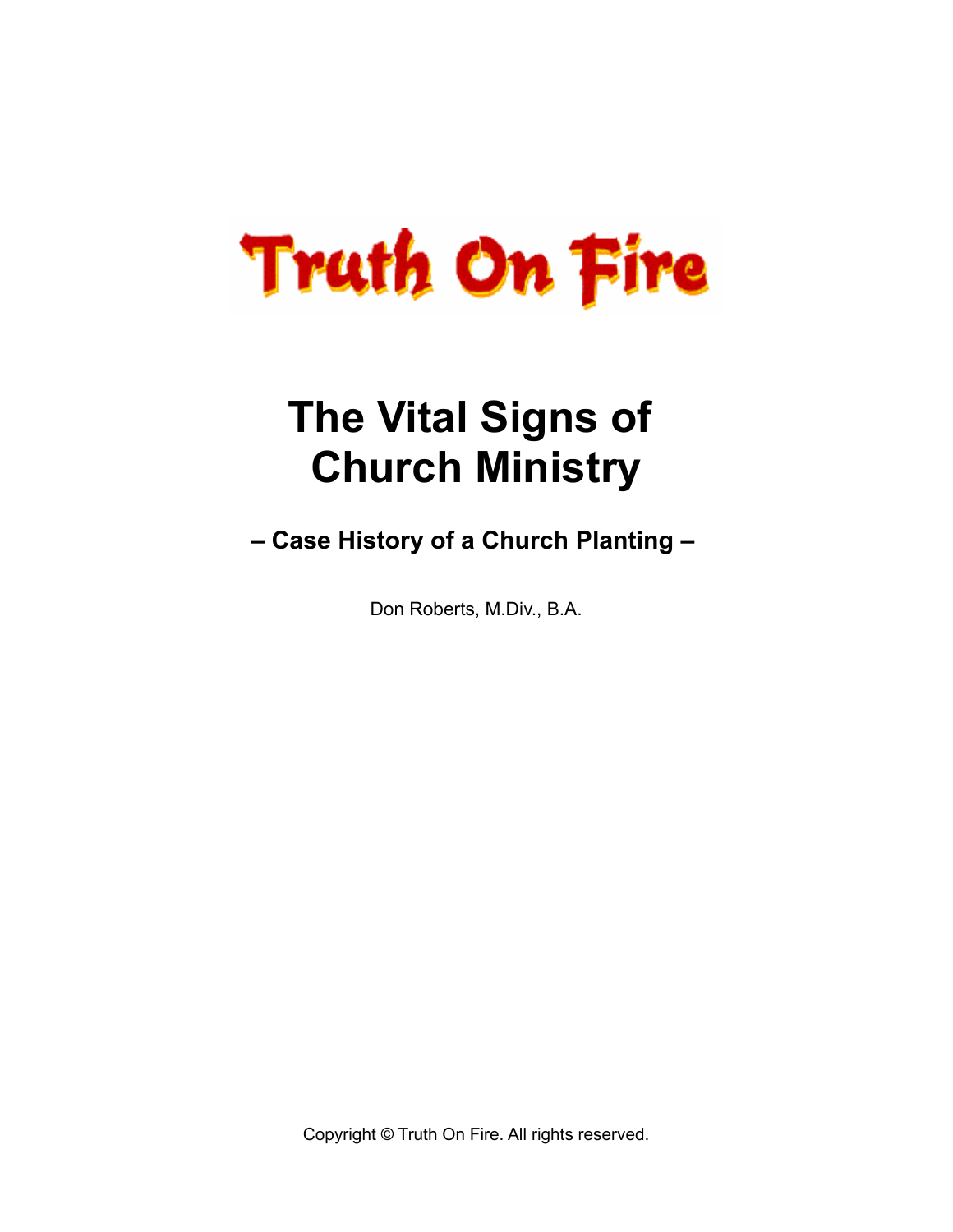#### **Table of Contents**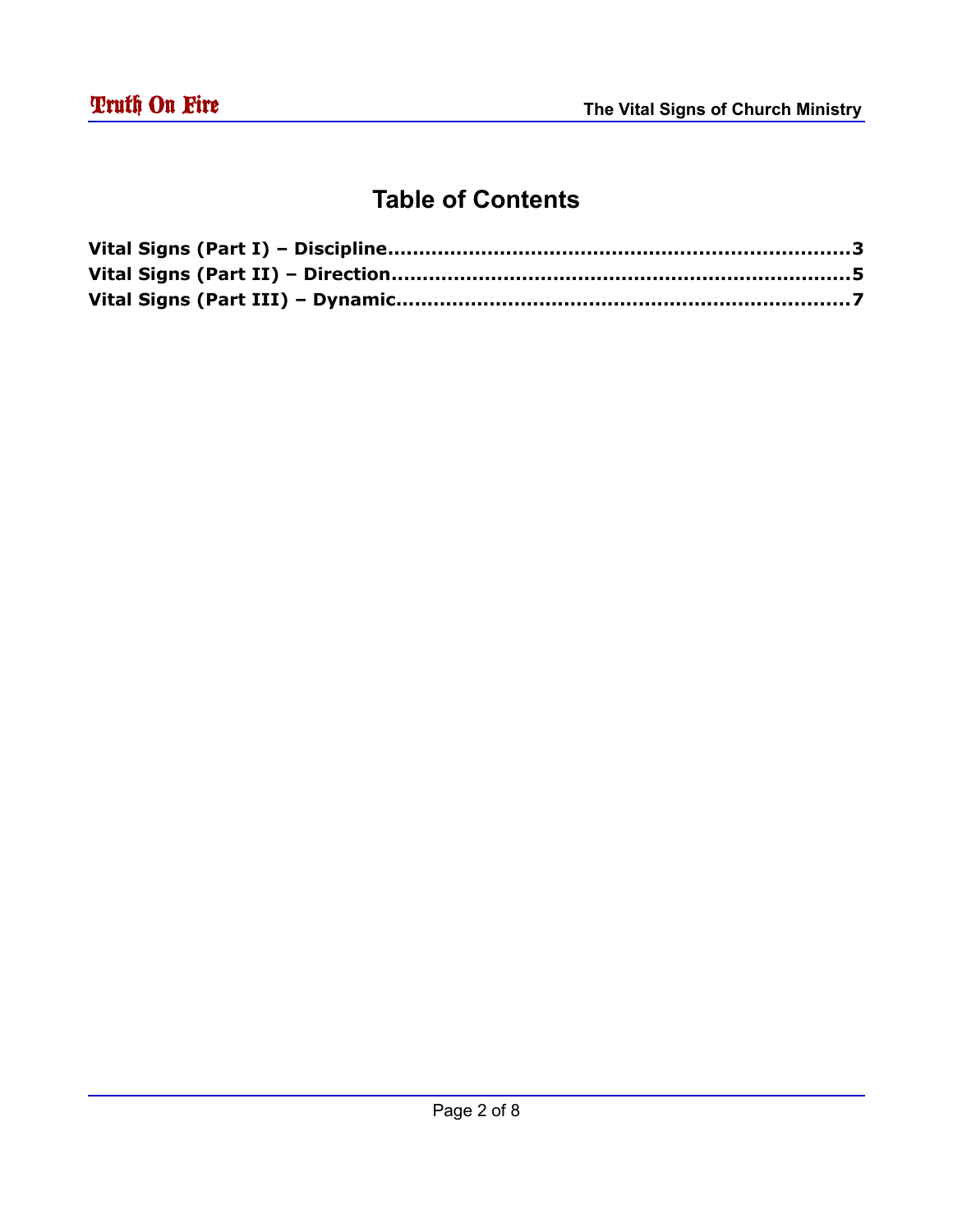### **Vital Signs (Part I) – Discipline**

The typical hospital emergency room takes in annually thousands of individuals who are there for any number of medical reasons. The casual observer might be inclined to gauge the seriousness of a case based on external evidence, such as lacerations, broken bones and or blood. The trained medical professional, however, knows that what lies beneath the surface is often the better measure of traumatization. These include but are not limited to pulse rate, blood pressure, blood gases, respiration, and pupil dilation—the vital signs! Thus it is possible for a patient with roughed up exterior to be in better condition than one who presents with no visible signs of trauma.

It is a perfectly legitimate exercise to measure the vital signs of a church ministry. We all know of an individual or family (perhaps ours) that joined a church based on surface observations only to discover down the road that the church was not as healthy as first thought. How is it possible to make such a determination?

In Acts 16:1-34, the scriptures provide the case history of an actual church planting. It is a narrative that lends itself to an analysis of the vital signs that were both operative and observable within the gospel team that planted the church at Philippi. Rhetorical question: Should not that which is true of the church planters be true of and replicated in the churches they plant? Any church that presents with the same vital signs exhibited by Paul and his associates is in good spiritual health without regard for other externals.

The activity of Paul's team prior to arriving at Philippi (16:1-10) demonstrates the presence of at least three vital signs of arguably the most successful church-planting team in the history of Christendom. Those vital signs are: discipline, direction, and dynamic. In this section, we will examine the first vital sign: discipline.

Discipline has to do with the willingness of God's people either to abandon or embrace the traits and behaviors that will enable them to maximize their effectiveness in glorifying the Lord Jesus, leading others to a saving faith in him, and motivating fellow believers to go and do likewise. Discipline is often misconstrued as legalism as evidenced by the number of believers who cry "Foul!" at the very suggestion of self-restraint.

The purview of legalism is restricted to those things offered up as a means of saving grace beyond faith in Jesus Christ. For example, teaching that baptism is required for salvation is in fact legalism. Baptism is the initial step of discipline for a born-again believer—a public act of obedience that provides a resounding "Yes!" to these two questions: "Do you believe in the Lord Jesus with all your heart?" (Acts 8:37), and "Do you have a good conscience as a result of sins forgiven?" (I Peter 3:21).

Our text provides three clear examples of discipline. The first is Paul and his fearless determination to revisit Lystra for the fourth time where he was stoned and left for dead on a prior visit. I'm not certain whether Paul would have worn a "No Fear" T-shirt, but he clearly lived it! Paul was a disciplined man with a track record of hazarding his life for the Lord Jesus (15:26). The salvation of the lost was more critical to him than sustaining his life or its comforts! Paul was a man who lived at the highest level of discipline!

The second example is Timothy and his willingness to undergo a painful circumcision to avoid being a stone of stumbling to potential Jewish converts—a disciplinary move that speaks volumes. Does your or my openness to personal and or painful discipline extend that far? My experience has taught me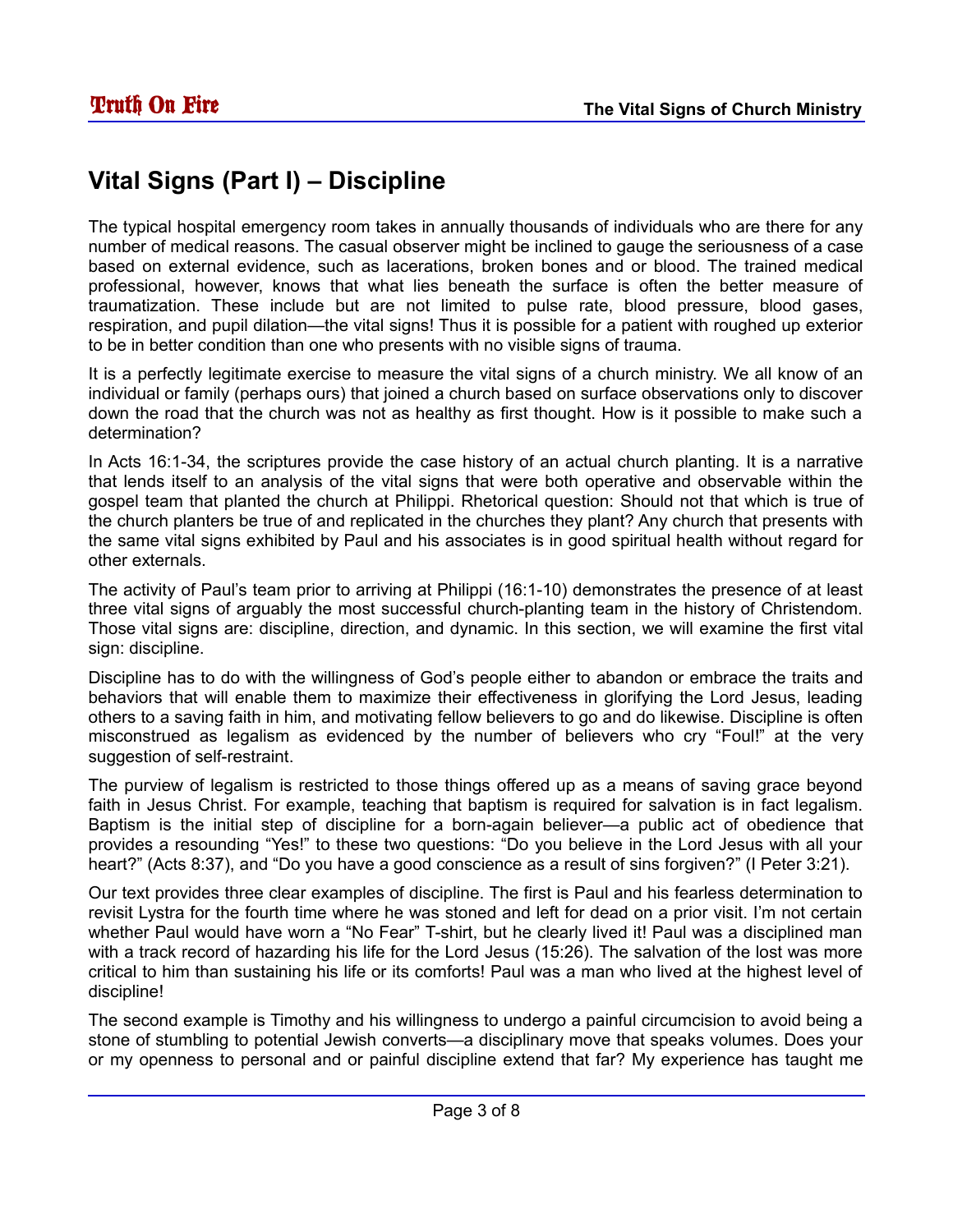that it's not that difficult for the Lord to impose a set of disciplines upon those who are predisposed to it as an extension of their submission to the Lordship of Christ. Timothy was a genuine disciple—a disciplined man in the fullest sense of the word!

The third example is the decrees ordained by the Jerusalem council and then delivered to the churches. These Spirit-sanctioned decrees consisted of prohibitions against meats offered to idols, blood, things strangled, and fornication (15:25-29). The Seventh Commandment covered sexual purity (or impurity). The other restraints were designed to avoid offence and or confusion toward potential converts. They were disciplinary in nature, not legalistic! How do you suppose the church at large would respond today (hypothetically speaking) if there was an authoritative body issuing decrees that targeted X-rated media, "Oh My God!" profanity, alcohol, tobacco, et al?

The specifics of discipline may be open to debate, but there is no denying its effectiveness. The fruits of these disciplines were churches established in the faith and that increased in number (16:5). *Established* is the Greek **stereoo**, meaning "to make solid, firm, strong." It is imperfect, passive voice. The solidification took place over time as truth coupled with discipline had its proper impact upon church members.

*Increased* is **perisseuo**, which means "to exceed a fixed number or measure." It is imperfect, active voice. The increase in churches and their memberships likewise took place over time and exceeded expectations. The active voice suggests that the disciplined life is, in and of itself, a driving force for growth! Pastoral ministry would be a snap if every congregation fully assimilated by Monday what its pastor articulated on Sunday! But we know that growth is always an over-time proposition that requires a lot of repetition.

The church that exhibits the vital sign of personal discipline is building a solid foundation for vibrant spiritual health without regard for other externals. No church can rise to its full potential without a spiritual appetite for discipline. One who wears the name disciple but rejects the imposition of discipline upon his or her life is in poor spiritual health…if indeed life exists! In the next Pen article, we'll consider the second vital sign: direction.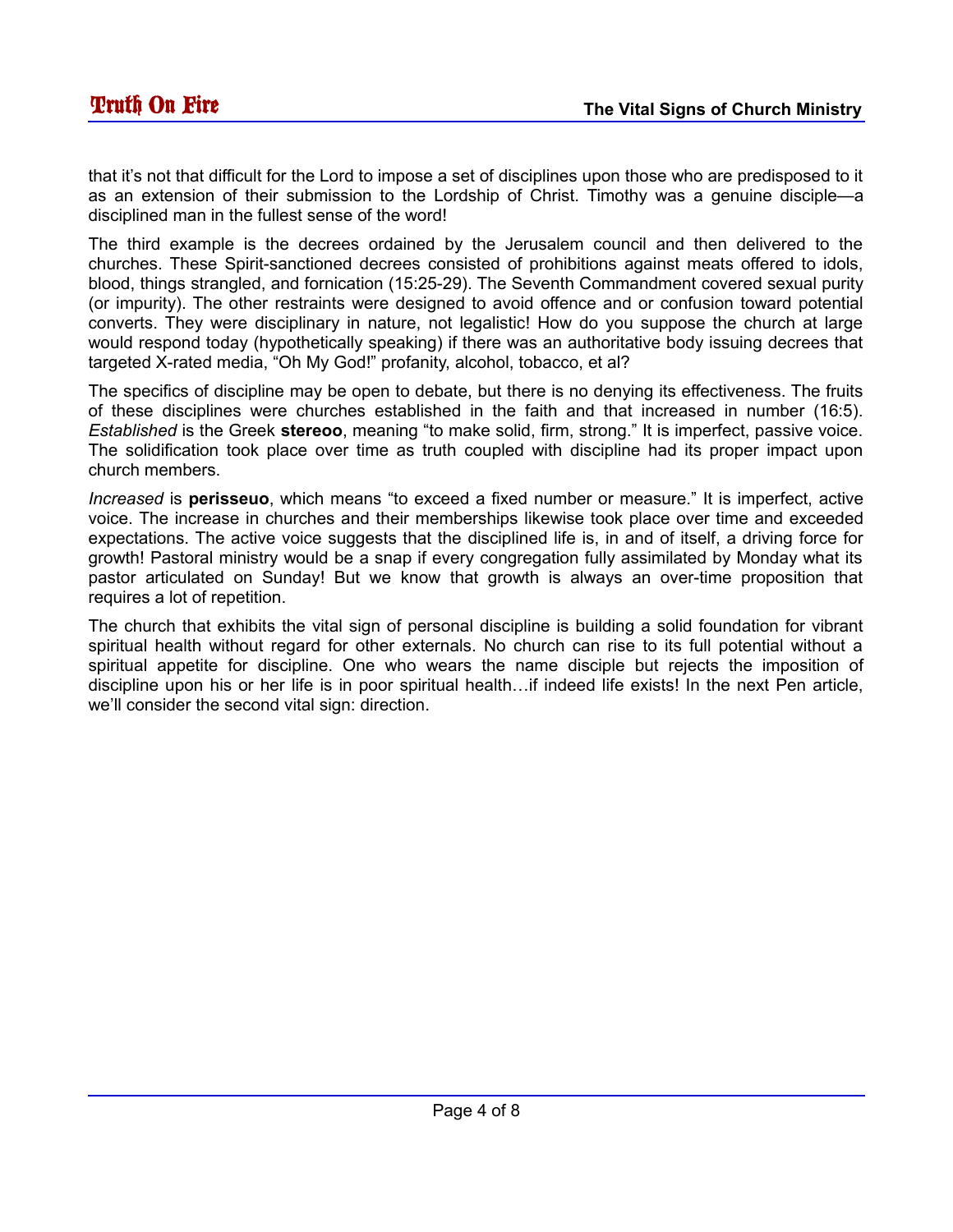#### **Vital Signs (Part II) – Direction**

We continue our hospital emergency room analogy by considering the second vital sign that was both operative and observable within Paul's gospel team—direction. As noted in Part I, Acts 16:1-34 provides a real-life case history of a church planting. What is true of the planter should also be true of the planted. Any local church that presents with the same vital signs as those exhibited by Paul and his associates is in good spiritual health.

Direction has to do with the entity that actually calls the shots in a church ministry. In the Pauline gospel team, there was one and only one individual calling the shots and providing direction—the Holy Ghost. Fifteen years of pastoral ministry taught me that a lot of churches have self-appointed power brokers that insist on running the show and calling the shots.

At times the pastor can be that power broker. The "My Way or the Highway!" mentality is all too common in men that ought to exude a spirit of servanthood under the Lordship of Christ. Some spend their first six to twelve months in a pastorate identifying power threats, and then doing what's necessary to send them packing so they can rule the roost with minimum opposition. A church is in shaky spiritual health when the pastor is the one usurping the role of the Spirit in dictating congregational direction!

Does the name Diotrephes ring a bell? He was a prominent member of a church to which the apostle John wrote a letter and of which his friend Gaius was a member (III John). It's not clear whether he was the pastor. But we learn from John that he was the ultimate power broker. He loved to have the preeminence, was verbally abusive and accusatory, and acted as a committee-of-one in casting folks out of the church (9-10). John reckoned him an evil doer (11). Regrettably, men like Diotrephes are still around and causing havoc, especially in the lives of young preacher boys who are trying to cut their pastoral teeth.

Pastors do have a God-given authority to "take care of" the church in a manner befitting a husband and father who "rules" his own house well (I Timothy 3:4-5). The spiritual authority to "rule over" a church is designed to elicit obedience from members inasmuch as the man of God is tasked to "watch for" their souls as one "that must give account" (Hebrews 13:17). In 1980, I wrote in my Bible the following statement from Morgan Noyes regarding pastoral authority: "A minister can have as much authority as the truth of his message deserves—no more. That is all the authority that any minister who is concerned about his mission rather than his prestige wants." When it comes to the matter of pastoral authority, the words of Noyes pretty much sum it up and nail it down.

Some churches have that infamous deacon who's been around since God created dirt. He's the perennial Deacon Chairman...and perhaps Church Treasurer and Sunday School Superintendant because no one else wanted those jobs. He might even consider one of his great responsibilities that of protecting the church from its pastor. I actually had one of these deacon types tell me that very thing.

The text of Acts 16:6-7 provides for us a practical view of the team's direction under its Director, the Spirit of God. Paul and his team were always in tactical planning mode…and strategizing is fine. After all, this was the second missionary journey, the stated objective of which was to "visit our brethren in every city…and see how they do" (15:36). They worked their way through Syria and Cilicia, Derbe and Lystra, Phrygia and the region of Galatia with decrees in hand. I have no doubt that at every transition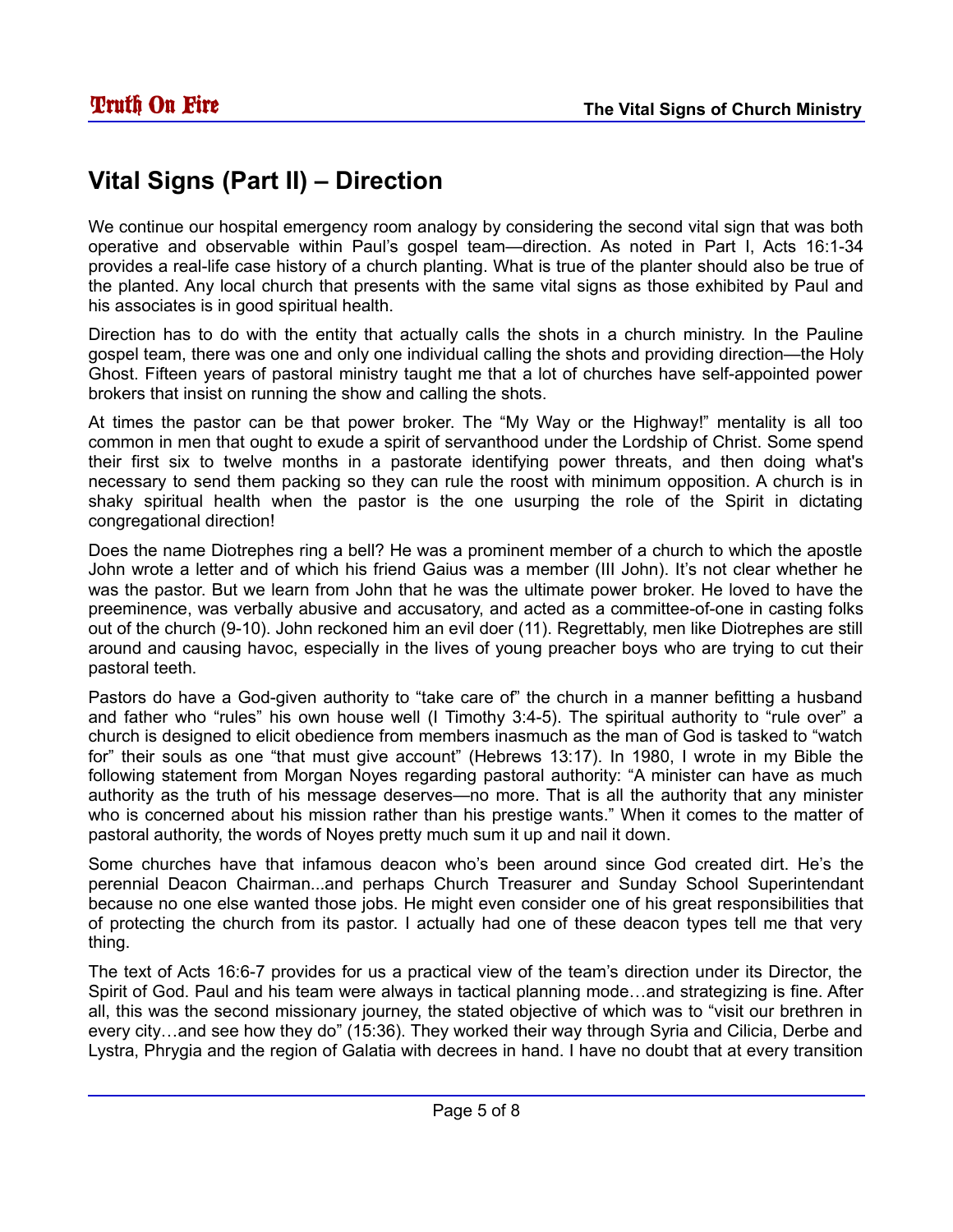the Spirit infused his sanctioning peace.

But following Galatia, they were "forbidden of the Holy Ghost to preach the word in Asia" (16:6). *Forbidden* is the Greek **kolyo**, meaning "to hinder or prevent, deny or refuse." It is an aorist passive participle in nominative case. Literal translation: "they were ones having been denied their tactical plan to proceed to Asia." The aorist suggests an abrupt slamming of the door. The Spirit imposed his will and the team got the message. There was no Asia option that the Spirit would sanction.

The tactical planning continued as they arrived in Mysia (16:7). *Assayed* is **peirazo**, meaning "to try, attempt, put to the test." It represents a calculated attempt to ascertain the next best direction for ministry. The imperfect captures the durative nature of the planning and decision-making process. Nothing was ever decided by a coin toss. With Bithynia now in the crosshairs, the Spirit "suffered them not." *Suffered* is **eao**, which means "to allow or permit one to do as he wishes without restraint." The negative modifier indicates the opposite. The Spirit did indeed impose a restraint upon the team regarding the latest plan…and they got the message.

The same Spirit who limited their options led them on to Troas. It was there that Paul received his Macedonian vision that brought the team to Philippi. A church is perfectly within the realm of proper conduct when it assays to move forward in a logical and calculated manner. It is entirely possible for the Spirit of God to work his peace within the hearts of those engaged in the assaying process to sanction a direction. The problem arises when we insist on having it our way rather than his. Blessed is the church that is listening when the Spirit is directing!

Who's calling the shots in your church? Is it the Spirit of God…or merely the best that the minds of men can assay to do? The vital sign of direction within Paul's gospel team teaches us that even a stalwart with apostolic authority is obliged to take a seat at the feet of the Master Director, the Spirit of God. In the next section, we'll consider the third vital sign: dynamic.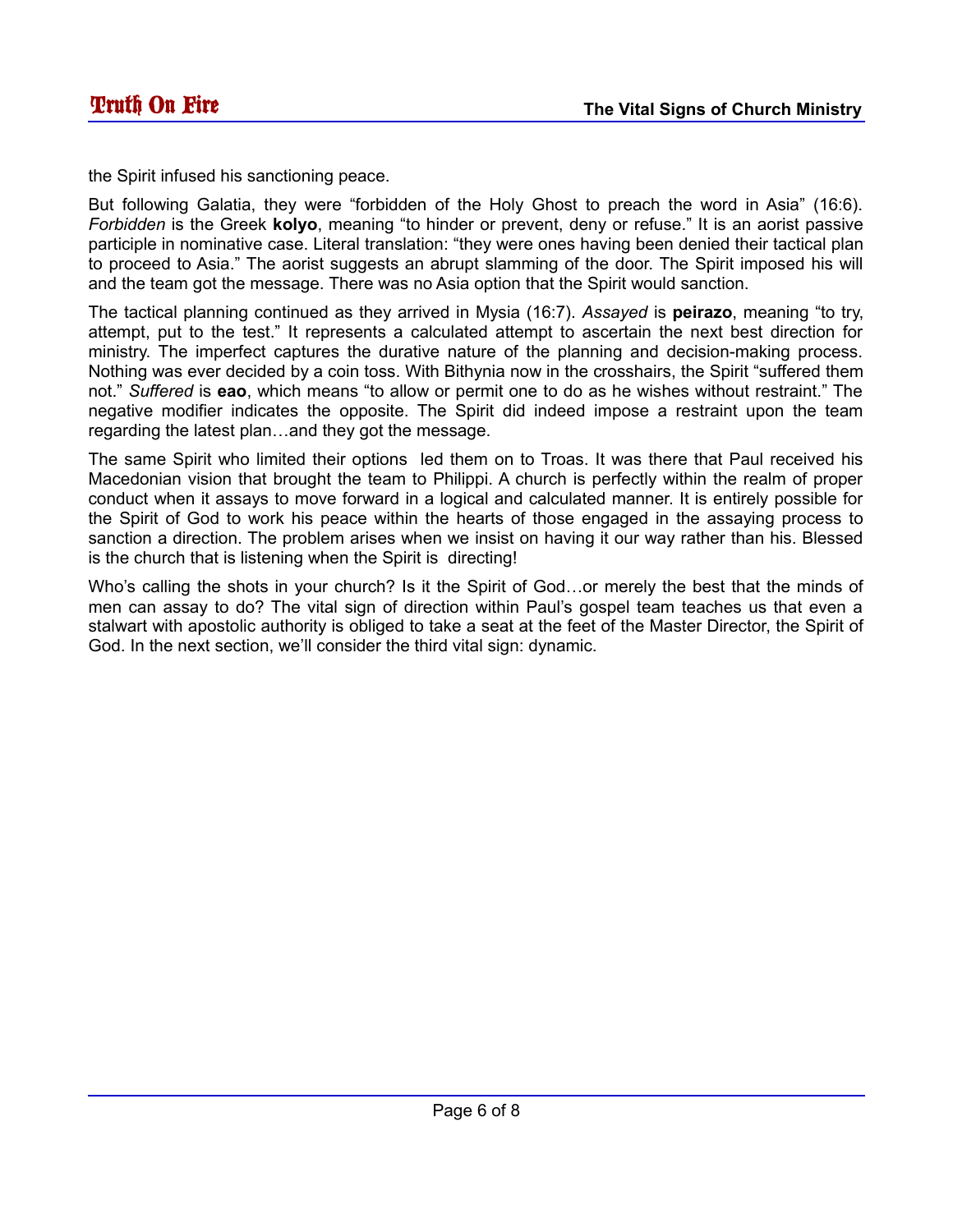#### **Vital Signs (Part III) – Dynamic**

Our hospital emergency room analogy takes us to the third vital sign that was both operative and observable in Paul's gospel team—dynamic. As noted in Parts 1 and 2, Acts 16:1-34 provides us with the real-life case history of the church planting at Philippi. And again, what is true of church planters should also be true of the churches they plant. Any local church that presents with the same vital signs as those exhibited by Paul and his associates is in good spiritual health.

Dynamic has to do with the working relationship that exists between pastor and people, or (as we find in Acts 16) between the team leader and his co-workers. The disciplined gospel team that had embarked on this second mission journey reached Troas under the direction of the Spirit of God. After they arrive at Troas, we are made privy to the dynamic that any and every church must have in order to flourish in terms of its spiritual health.

A brief glance at a first century Bible map will show that Paul and his team moved basically west-bynorthwest from Cilicia (his home turf) to Phrygia and Galatia. At Phrygia they purposed to travel due west to Asia, but the Spirit said "No!" They continued to move west-by-northwest to the region of Mysia.

Now, with the Aegean Sea to their west, they "assayed" that the next best move would be due east to Bithynia. After all, they had no plans to do any trans-Aegean travel. A retracement of the first mission journey was their stated purpose (15:36), and it did not include maritime activity on Aegean Sea. But again the Spirit said "No!" So they traveled a relatively short distance southwest to Troas on the Aegean coast.

Can you see their dilemma? At Troas, Asia (a no-go) is now to the south, Bithynia (another no-go) is to the east, no-man's land lies to the north, and the waters of the Aegean are to the immediate west. Imagine a football team in the locker room at halftime where running game, passing game and special teams have all been non-factors in the first half. For our gospel team, Troas had become that locker room…and the team was waiting for the Coach to reveal his second-half plan. By the way, the next time you find yourself at Troas with future on hold, keep in mind that it's better to be there with God than anywhere else without him!

Acts 16:9 tells us that "a vision appeared to Paul in the night." A man from Macedonia, in a standing position, was beseeching Paul to come over (the waters of the Aegean) to help its inhabitants. It matters not what Paul's mental or physical state was during the vision. The fact is the team needed a plan going forward, and got exactly that in a supernatural revelation from the Coach. And here is where the dynamic comes into play!

Note the relationship between the "he" and "we" in 16:10: "after he [Paul] had seen the vision, immediately we [co-workers] endeavored to go." The leader SAW it, and the team CAUGHT it! That which they CAUGHT was considered to be a CALL to preach the gospel to the Macedonians! Paul may have shared immediately what he saw, or perhaps waited until morning. In any case, there was no dogmatism in sharing it, such as: "Bless God, that's what I saw, and that's where we're going!" Paul was a wise leader, and knew that the best course of action was to avoid acting like the Spirit and usurping his direction. He shared the vision from his heart, and allowed time for the Spirit who gave it to affirm and confirm its heavenly origin in the hearts of co-workers.

*Assuredly gathering* is the Greek **symbibazo**, meaning "to cause to coalesce, to join or put together,